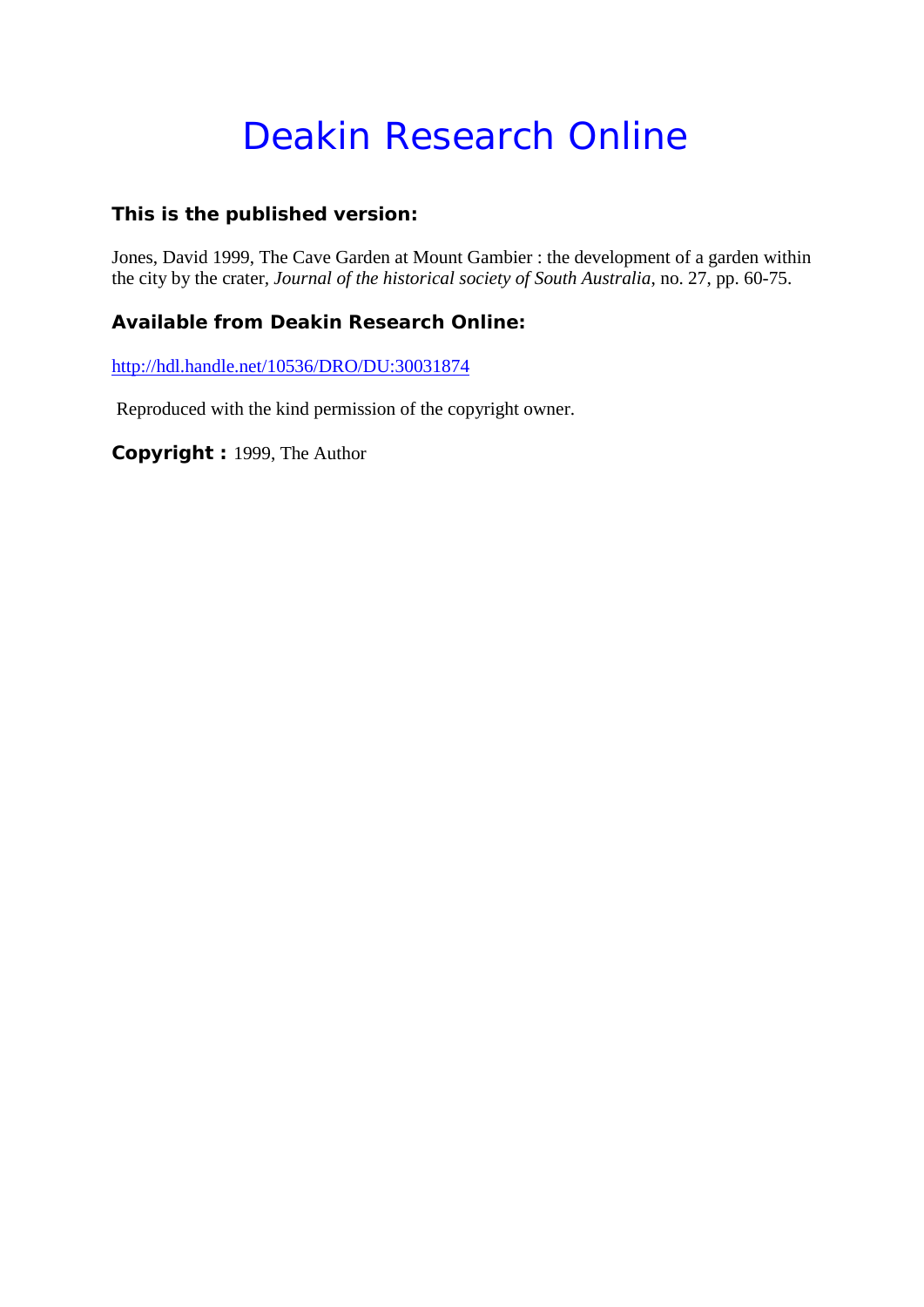Except as permitted under the Copyright Act 1968, copying this copyright material is prohibited without the pennission of the copyright owner or its exclusive licensee or agent or by way of a licence from Copyright Agency Limited



# The Cave Garden of Mount Gambier: the development of a garden within the city by the crater

#### David Jones<sup>7</sup>

The Cave Garden has long been the focus of community activities in Moum Gambier. Since first European settlement, when the cave (or sinkhole) was the principal source of fresh water, the Cave Garden has been the venue for community institutions. activities and celebrations. A special place for this community. it is its 'civic square' and a continual source of pride.

The landscape design of the Cave Garden has undergone three main phases. The first. under Honorary Curator Paul Frederick Krummel (J 875- J948) in the 1900s-1920s, developed the original structure of the garden and established the community plantings and rosary without any plan or clear design. The second, under Curator William Denham Robinson (1868-1945) in the 1920s-1940s. established a garden embracing a mixture of informal Edwardian/Gardenesque and Mount Gambier planting styles. using a landscape design plan that established the present atmosphere and character of the garden. The third, under Curator Robcrt William Robinson in the 1940s-1960s, continued and nurtured the design established by his father, replacing species as they aged and adding species fashionable to the time. Each is important as a particular design phase, but it is the design of William Robinson for the Cave Garden that remains the dominant landscape style and source of its cultural significance.

The following article reviews the history of the design and planting activities in the Cave Garden during William Denham Robinson's curatorship in the 19205·19405. Robinson's initiatives need to be seen in the context of the historical and cultural development of the site, and so it is necessary to sketch out the reasons for his engagement to design and plant the Garden. together with the historical setting of the cave garden.

<sup>\*</sup> Or Oavid Jones IS Senior Lecturer In the Oepanmem of Landscape Architecture, University of Adelaide. He dedicates this article to local historian, Les Hill, whose efforts to ensure the recording of the past, and his remarkable collection of memorabilia, written and photographic, are the source of much of what is today known about the settlement and development of Mount Gambier. Mr Hill, whose untiring efforts contributed significantly to this paper, died this year.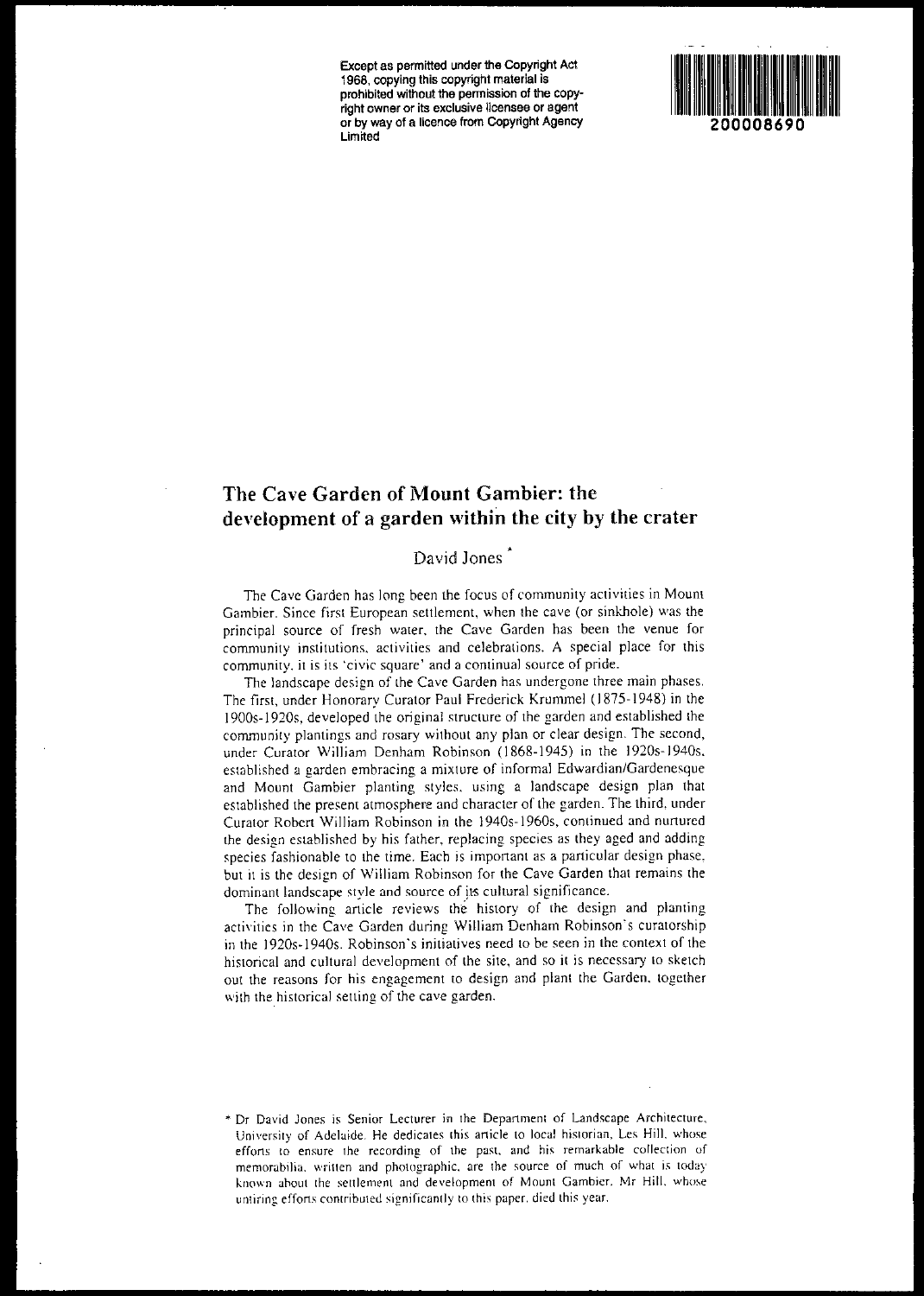#### Introduction: Early Settlement and Occupancy

In the years before Stephen Henty arrived in the locality the landscape was inhabited by the Buandik cian of people.' Their country 'was handed down from father to son and its boundaries properly marked out'.<sup>2</sup> The actual relationship of the cave to the Buandik, other than references in myths, is unclear. In some stories it is represented as a refuge for spirits, as well as a reliable source of fresh water. the fact which became its principal attraction for European settlement and occupancy.

Before 1840, the vegetation of the landscape surrounding the cave was open forest land. The area consisted of an open stringybark forest referred to in one newspaper, with some exaggeration, as light vegetation scattered amongst rich grasses 'of almost unparalleled luxuriance ... said to resemble a nobleman's park'.<sup>3</sup> In the Spring of 1841 Stephen Henty arrived with cattle and men, and erected two huts, one on the edge of Valley Lake and the other close to the cave edge. Both were important points of water supply, essential to secure occupancy rights and to supply cattle and sheep.4 Henty's occupancy of the land without licence, however, was jeopardised when, on 6 March 1844, Evelyn Sturt. brother of explorer Charles Sturt, secured an Occupation Licence for the area.<sup>2</sup>

A police station was established in the abandoned hut on the edge of the cave soon after, and in 1947 Evelyn Srurt purchased at auction in Adelaide the four town Sections that comprise land around the cave. Part of this land was leased to John Byng, to erect the first hotel, and to 'Paddy' Moore for a store. Stun himself was commissioned to erect a new police barracks in 1847.

On 21 October 1853 Hastings Cunni'ngham purchased the four town Sections from Sturt. Cunningham engaged surveyor William Murray in July 1854 to re-survey part Section 1103 into 123 allotments for private sale and to allocate a 'Reserve' on 3 acres. This Government Reserve, the present Cave Garden, was not vested in Council until 1870.<sup>6</sup>

The Buandik is the contemporary variant of several versions of the name of the local  $\mathbf{I}$ indigenous people.

<sup>2</sup> C. Smith. *The Booandik Tribes of South Australian Aborigines*, Government Printer, Adelaide. 1880. p xi.

<sup>3</sup> *Portland Mercury & Normanby Advertiser*, 7 September 1842.

<sup>4</sup> J.H. Sheppard, 'Minutes of the Old Residents Association, March 28, 1917', History of the S.E., unpublished. nd.

S *Smllh Australian COI't'Tnnlt>1l1 Ca::.ellt:* (hereafter *SAGG),* 6 March 1844. p 62.

<sup>6</sup> R. Cockbum. *Pa.\toral Pi0!1el'T5 of Sowh AU5tralia.* Vo!. 11. Puhlishers Limited. Adelaide. 1927, pr 96-97; H.C. Talhol, *The Early HislOr:;* (!{ *the SoUlh Easl Vis/ricl of SoUlh All.I'lrulia.* Adelaide. 1921. pp 120-121: Pam O'Connor & Jan Mayell, A Most Suitable Pluce. Mount *Gambier: from crater and cuve*, the authors, Mount Gambier, 1997, pp 46-47; Les R. Hill. Mount Gambier: the city around a cave, Investigator Press, Leabrook SA, 1972, pp 15-16.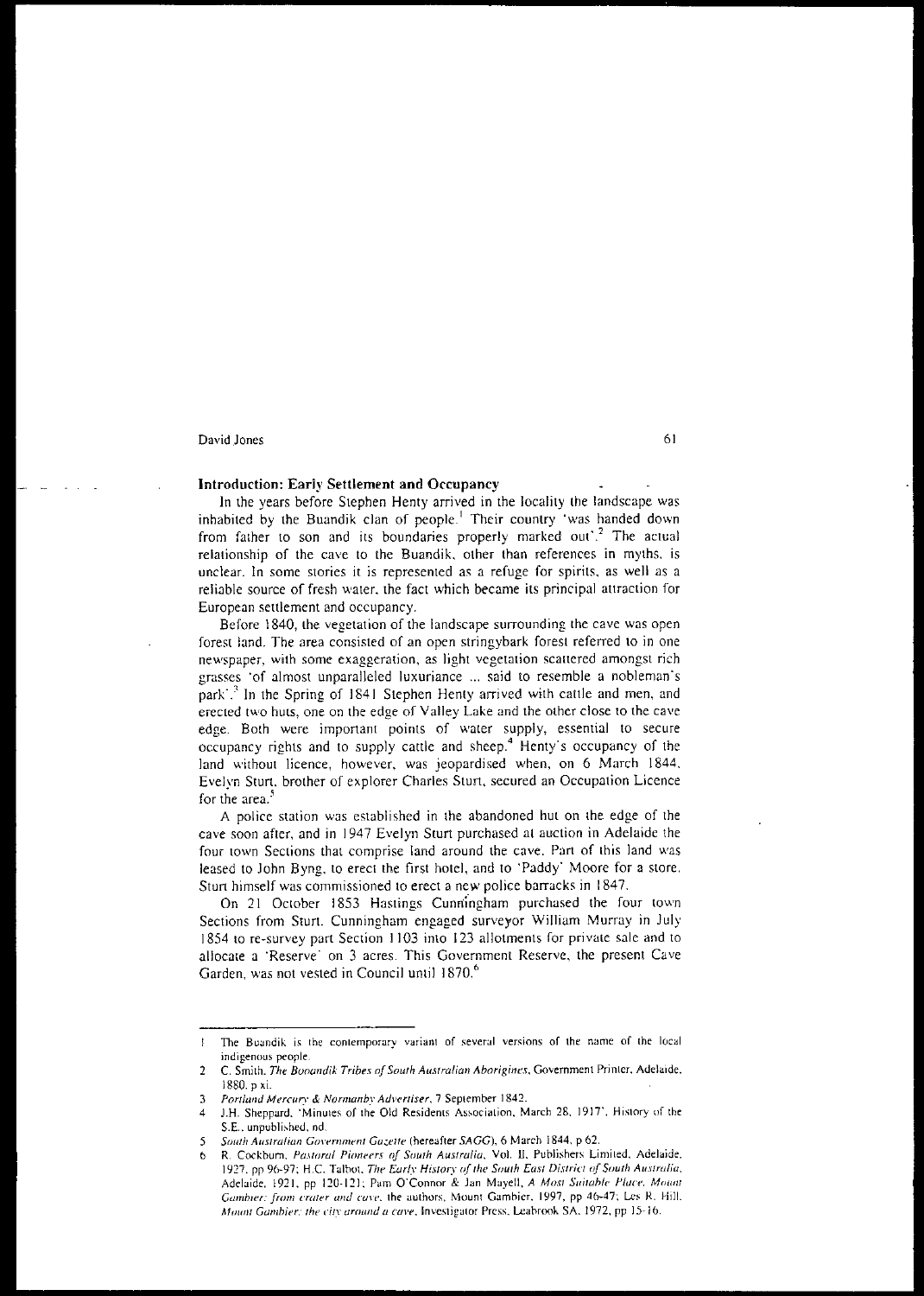Concern about the appearance and opportunities presented by the cave and the Reserve commenced with editorials in the local paper. the *Border Watch.* The editor made the first plea for a civic garden on the site in 1864:

*The Cave oup,ht and would be regarded as one of the most interesting natural objects of the place, but* nO\1' *it is shunned as would be a plague spot. And why* is *this? Not from any want to taste in the public here; not from any carelessness in reference to if, but simply from the fact that it is nobody's business to see that it is kept in a stale fit to be seen. <sup>7</sup>*

In August 1866 the Gambier West District Council, responding to a community petition, proposed the construction of a 'footpath' around the cave. Council approved a plan and specification for a fence around the cave in April 1869, and resolved to call tenders for its erection.<sup>8</sup> These were the first Council initiated works associated with the Cave Garden. After several requests, the Crown Lands Department proclaimed the Cave Reserve as a 'Public Reserve', in 1870, placing it under 'the care control and management of the District Council of Mount Gambier West'.9 In 1876 Mount Gambier was gazetted as a municipality.

#### Establishing a City: 1880s-1890s

The 18805 marked a maturation of civic pride in many Australian cities and regional towns and Mount Gambier saw itself as one of these prosperous communities. The travelling reporter of the *Register,* Mr C. Proud. noted otherwise, remarking on its 'three disadvantages'. It had 'no gas ... no water supply ... and no system of drainage. beyond the natural flow into the caves and subterranean watercourses that exist below the lown'.<sup>10</sup>

Civic pride was heightened in 1883 with the bequest of £700 by Captain Robert Gardiner to permit the erection of a 'handsome rotunda and water fountain' in the city. Designs were called for, and Messrs A.A. Sleight & Co. of the Victorian Monumental Works in Carlton, Melbourne, were successful, with a bid of £500. The fountain, claimed by Mr Sleight to be the 'first large marble fountain ever manufactured in Victoria', was opened on 18 June 1884 in the north-eastern corner of the Reserve.<sup>11</sup>

62

<sup>7</sup> *Border Wmch,* 24 February 1866. p 34a.

<sup>8</sup> *Border Watch,* 29 August 1866, P 218d; 3 April 1869. p I03e.

*Mount Gambier Standard,* 15 November 1870, p 373d.

<sup>10</sup> C. Proud, 'The Southeastern District of South Australia in 1880', Register, Adelaide, 1881. p JJ.

<sup>11</sup> *Border Watch*, 17 February 1883, p 62c.e: 21 February 1883, p 68c-d; 15 March 1884, p 106f; 24 May 1884, p 206e; 21 June 1884, p 246c.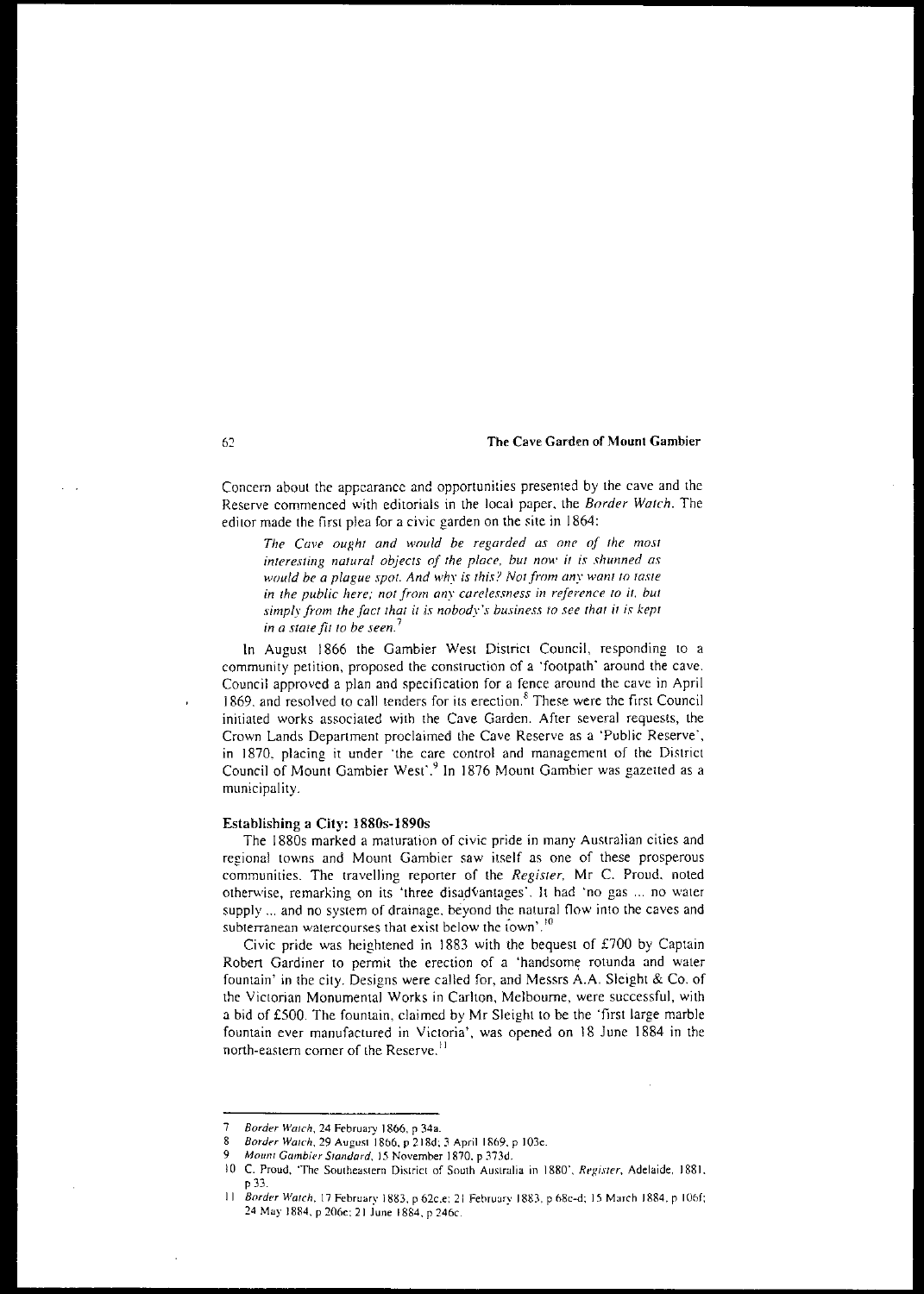During the I890s Council gardeners started fonnal planting and maintenance works in the Reserve. Acting on instructions from Council's Public Works Committee, gardener Frederick Henslridge obtained 'about 50 flowering shrubs and trees from the Mount Gambier Forest Nursery and [from] Mr. J. Earl, of the Model Garden' at Leg of Mutton Lake and Allandale respectively, in August 1893. These were 'planted ... in a line just inside the fence along the pathway and in two clumps on the other side of the cave.' <sup>12</sup> Council Gardeners Henstridge and W.C.!. Lockwood also planted a large tree fern in the cave in September 1896.<sup>13</sup> These are the first records of planting activities in the Cave Garden.

The garden in J896 consisted of an open field of lawn, ornamental trees around the edges, a series of gravel paths and a cluster of pines on the southern edge between the Terrace and the cave. The cavern was defined by a double railed timber fence surrounding stringybark Eucalypt growth of some 20~30 years within the enclosure.<sup>14</sup>

## A Rose Garden - The Krummel Period: 19005-1925

The turn of the century saw new attempts to improve the appearance of the Cave Reserve, and to resolve its despoliation by previous actions and its use as a drain. This was also a period when Paul Krummel led community initiatives in developing a garden around and within the cave enclosure. He was rewarded by Council in 1907 with the title of 'Honorary Curator of Parks & Gardens', and the ability to directly influence and steer the design and planting of the garden. His interest in flowering perennials, annuals, roses, and typical species advocated in the Adelaide newspapers of the 1890s-1900s, ensured an eclectic landscape style dominated by roses,

Gardening activities at the Cave Garden began in 1906. Local contractor Harry Scott recalls walking home in June 1906 and coming across the Council Overseer. Mr M.C. Wilson. and his niece planting 'an Erica shrub ... at the back of the Town Hall', Having just dug a hole for them, 'Mr, Krummel came along and we discussed starting a garden<sup>'.15</sup> Before long, numerous members of the community were either directly involved in creating the garden, or were donating plams and materials to it. These works resulted in a parterre-style cottage, flower and shrub garden on the northern flank of the Garden, Importantly, this garden was a community initiative and apparently looked after with assistance from Council gardeners and Krummel.<sup>16</sup>

<sup>12</sup> *Border Watch*, 2 January 1892, p 2e: 19 August 1893, p 296d.

<sup>13</sup> *Border Watch*, 19 September 1896, p 376h.

<sup>\4</sup> R,W Rohinson collection photograph.

<sup>15</sup> *Border Wulch.* 29 September 1945. p 119e: 28 October 1948. p 284c.

<sup>16</sup> *Border Watch*. 22 November 1910, p 573c; LHC [Les Hill Collection of photographs] 293021.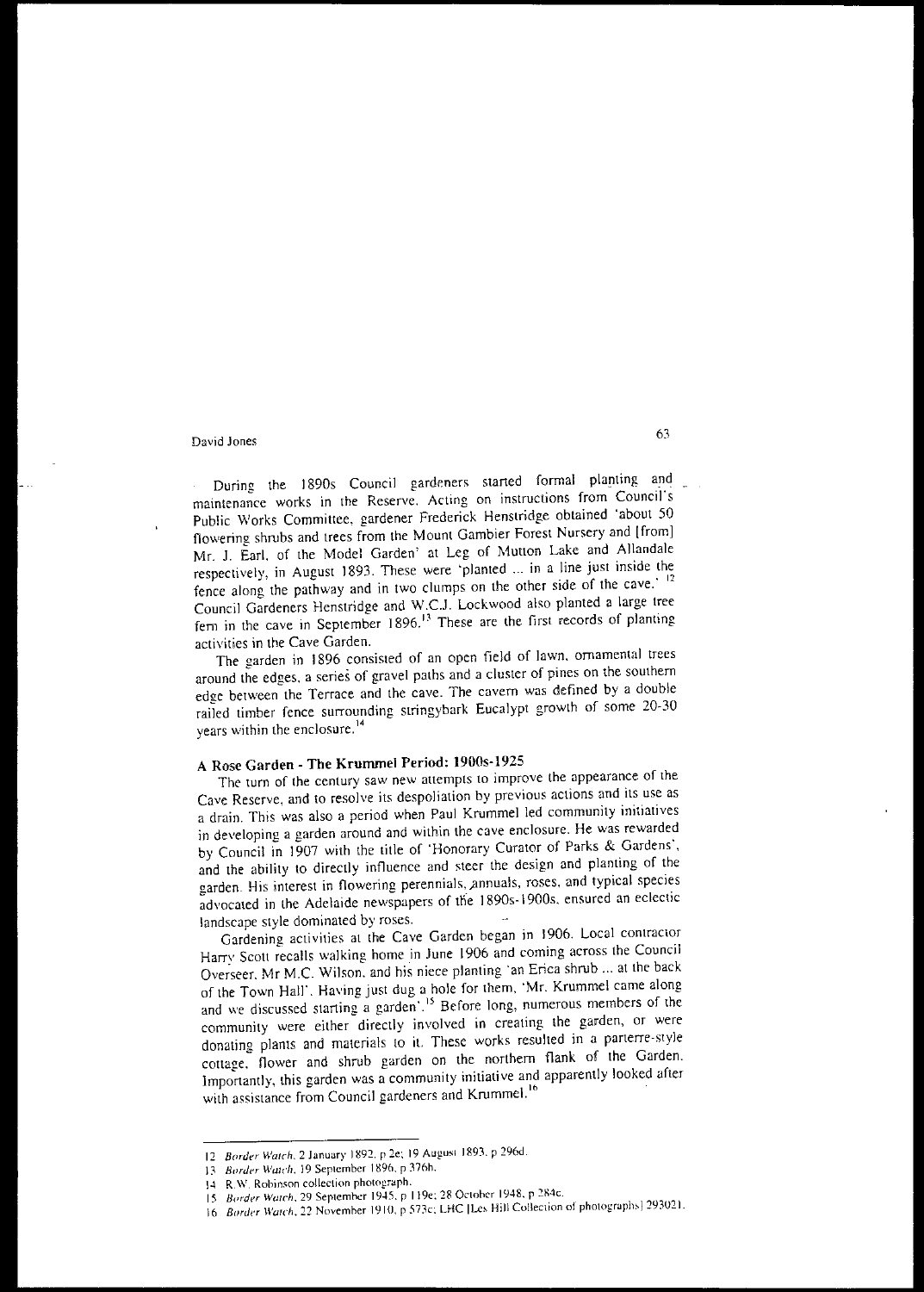64 **The** Cave **Garden of Mount Gambier**



*Cave Garden in 1909 (Les Hill Collection)*

Locally born, Paul Frederick Krumme1 (1875-1948) was the youngest son of pioneers Mr and Mrs Charles Krummel. After an apprenticeship as a compositor with the *SOUTh Eastern Slar* he was appointed Assistant Manager of the Mount Gambier Gas Works in 1898, and served as Manager from 1908 to 1929. He was elected a Councillor in 1920-29, and chaired the Council's Parks & Gardens Committee, before departing for South Africa. Although he had no horticultural training. he was an acknowledged regional floriculture and rose expert and judge. He died in Melbourne in 1948.<sup>17</sup>

The *Border Watch* reported in 1907 that afler some 10 months

... *the Corporation flower garden* ... is *always a beautiful picture.* It *is* ... *gay u,;th The blooms of dahlias, chrysanthemums, cosmos, and other autumn blooming plants* ... *At the* starl *they had the rough ground cleared of pine STumps, levelled, and dug in the first place. They had the ground laid out, paths made, and edgings of planks pUT dm....n. Then They had waTer laid on, and all through The dry summer, with the assistance of ahundance of* wafer, *the garden looked* very *charming and was the admiration of all beholders.*<sup>18</sup>

<sup>17</sup> *Border Walch,* 29 October 1904. p 431h: I June 1948. ppl65J-e, 168e. 173c-J. 175e: 30 January 1951, p 177h-c.

<sup>18</sup> *lJorder Watch,* 8 May 1907. P 182f.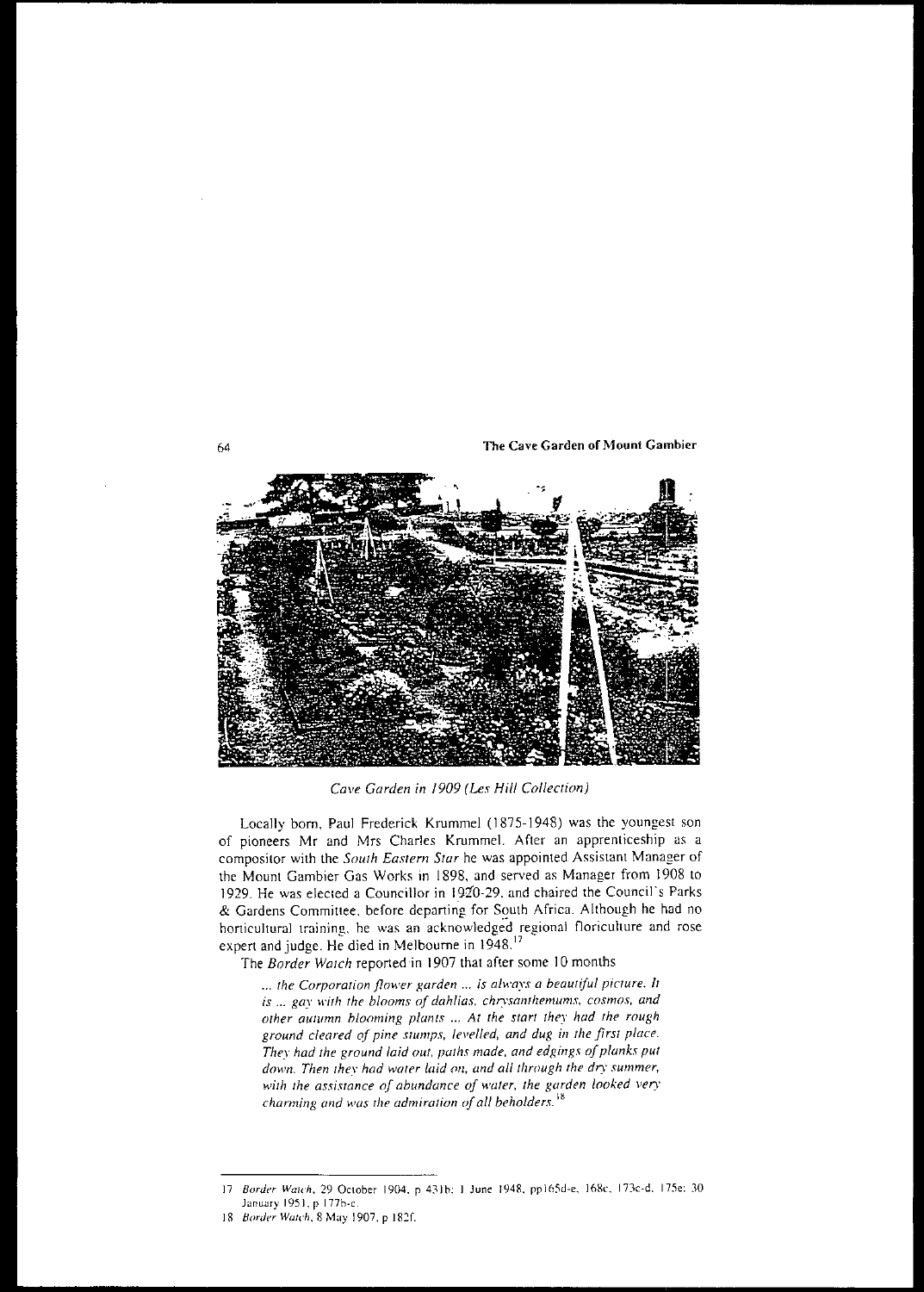Krummel encouraged the creation of a rose and eclectic-styled garden around the sides of the escarpment. In lale 1906 he began 'wholesale cutting down of trees' within the cave enclosure to open up the garden, to some community 'dissatisfaction'.<sup>19</sup>

The use of the cavern as a drainage pit continued to be a concern of Council, which finally decided in 1914 to remove the accumulated silt. Over 500 cubic yards of refuse and silt were removed with the aid of a steam-tractor engine on a temporary tramline with carts, ladders and barrows.2o



*Removing siltfram Cave in* 1914 *(Les Hill Collection)*

By 1919 the Reserve, surrounding the cave, was a visual delight to all who passed by. with the ubiquitous phlox. a favourite of the period. dominating the flower display. The *Border Watch* reported on the endeavours of gardener Henstridge and his success in cultivating various flower displays:

<sup>19&</sup>lt;sup>Border</sup> Watch, 25 August 1906, p 336e.

<sup>20</sup> Border Watch. 7 October 1914. p 380f: 2 December 1914. p 458f-g: 5 December 1914. p 462e.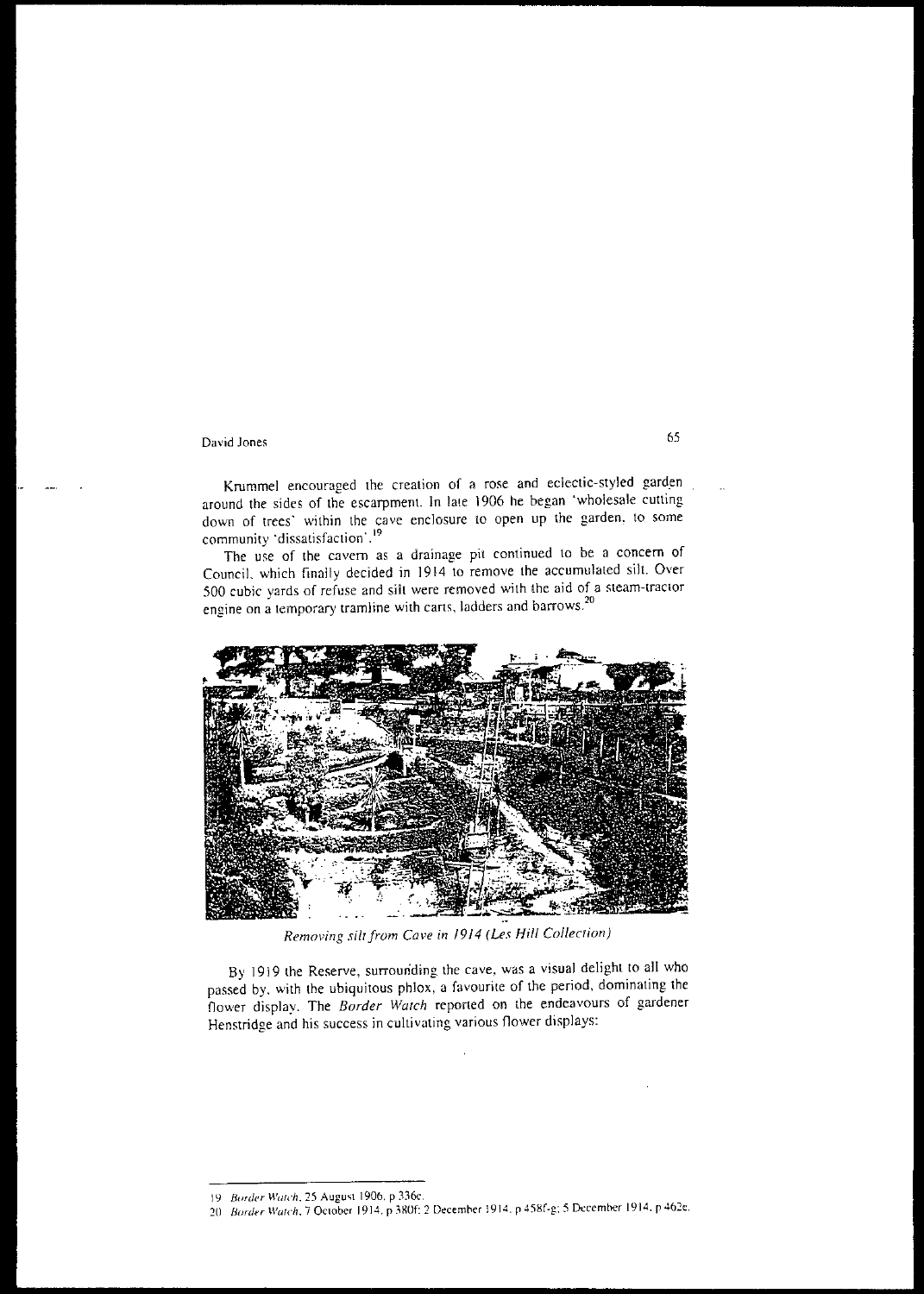*The display oJ phlox drummondii in the Cave Reserve msery is juS!* 'IOwa *delight to* aIJ *beholders. Mr. Henslridge. the gardener, has plan/ed jour or five plants of phlox around eve')' rose, and with abundant watering and careful mulching with farmyard manure they have grown splendidly, and are now in full bloom. The size and peifection of the flowers, the variety of color, and (he abundance of the trusses are equally remarkable and charming. Unfortunately, while visitors <sup>10</sup> the town inspect and enjoy the flowers, man)' of the townspeople never think of entering the garden. Although the glory of the roses has declined for the season, there are many olher flowers as well as phlox that are well worth refreshing one's sense of the beautiful by a view.* <sup>21</sup>

Colour tinted photographs by photographer B. Kannenberg depicting the southern flank of the garden in about 1920, reinforce this observation. The rosary is beautifully laid out in rigid lines, each rose supported by a metre high white-painted timber stake with a mass of petunias at the base, marching across the trimmed lawn. Another photograph displays the colourful blooms of roses, carnations, chrysanthemums, petunias and dahlias within the cave enclosure. $22$ 

While Krummel and Henstridge were concentrating their activities on the garden itself, the cave escarpment was left neglected between 1906 and 1910. An undated photograph from this period shows the escarpment near the water drain cloaked in fennel, English ivy, and low tea-tree. A cabbage tree appears in one corner, with a dirt track weaving downwards through the fennel. This image indicates that the cabbage tree plantings occurred prior to or at the same time as Krummel's first planting initiatives. $3<sup>23</sup>$ 

In recognition of this deficiency, Krummel and Henstridge started planting within the enclosure around 1910. The cabbage trees were kept, a mass of flowering shrubs including dahlias introduced, plantings of silver wormwood established along the upper sides 'of the inner gravel-surfaced walking tracks. and lengths of propped corrugated iron used to stabilise several of the new plantings and introduced soil. Roses were also introduced as single plantings or on white-painted timber tripods. The enclosure garden appears as a jumble of shapes, forms, plantings and materials, with a sign in several period photographs warning visitors of the treacherous pathways. Krummel and Henstridge also established a geometric rosary around the Gardiner Fountain

*<sup>21</sup> Border Wo/ch,* 17 January 1919. p IRe.

<sup>22</sup> B. Kannenberg, *Coloured Views of Mount Gambier*, B. Kannenberg, Mount Gambier, *c.* 1920, unpaginated.

<sup>23</sup> Undated photograph. c.1905, from the R.W. Robinson collection; B. Kannenberg, Coloured *View.\ ofMoullt Gambier.* B. Kannenherg, Mount Gamhier. c. 1925, unpaginatcd.>-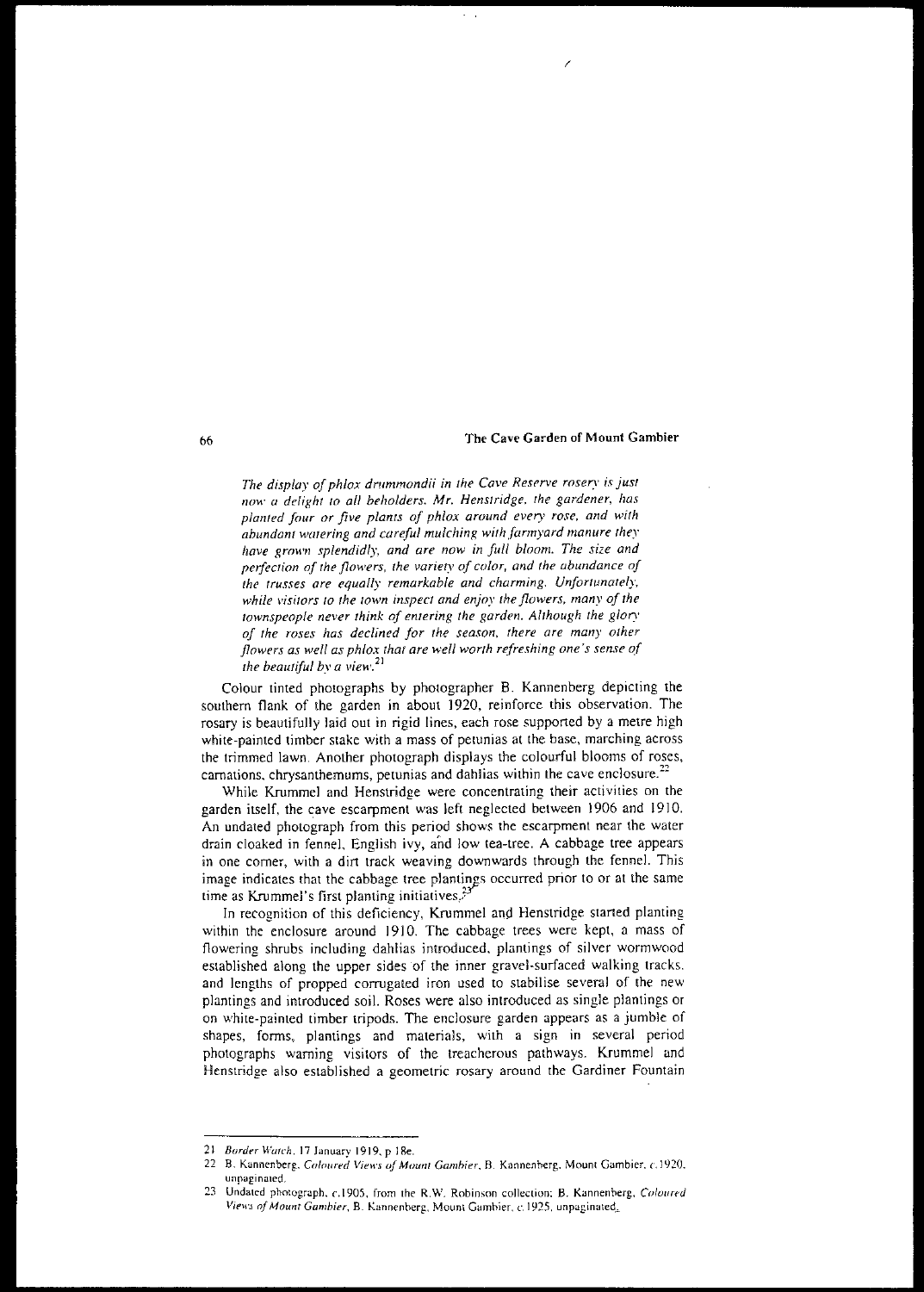where previously it had been a grassed area enclosed by a white-painted picket fence on red dolomite granite foundations. <sup>24</sup>



*Cave Garden abour* 1922 *(Les Hill Collec/ion)*

# Re-Designing the Garden - The William Robinson Period: 1925-1945

By 1925 Council recognised that the Cave Garden was an asset. It was \'iewed as an important venue for the forthcoming 'Back to Mount Gambier' celebrations, planned for 1926. to record Mount Gambier"s 50 years as a Municipal Corporation. But the Garden was also seen as a drain on Council resources and a continuing safety hazard. A Council initiative to call for a landscape design for the Cave Garden resulted in the production of a plan in July 1925 by William Denham Robinson, and his appointment as Honorary Curator of Gardens in May] 928.

Krummel and Henstridge continued to enjoy a positive press about their planting approach on the Reserve during the early 1920s:

67

<sup>::4</sup> PholO. funeral of J.M. Jens on 30 January 1915. LHC 293027.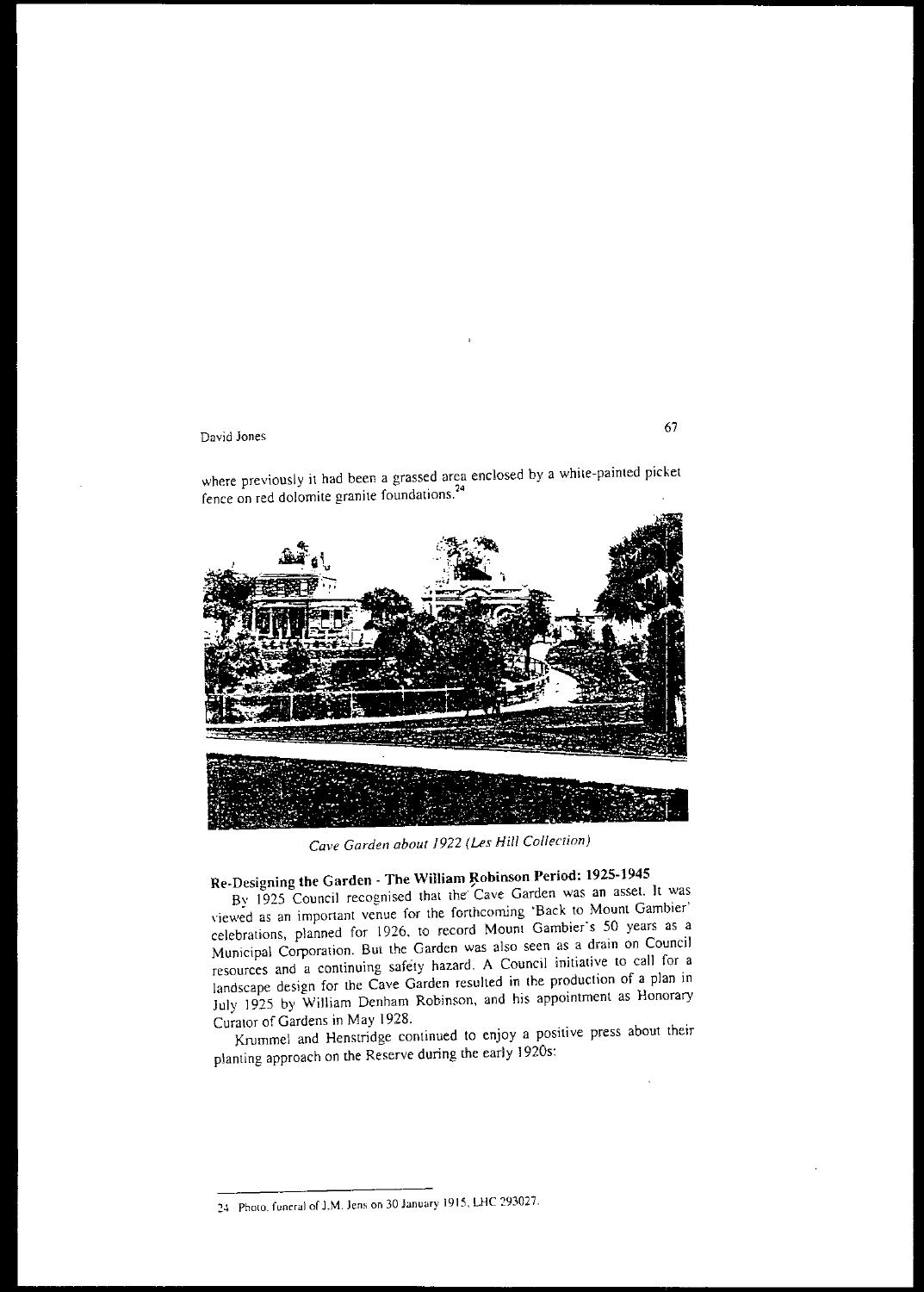*Dahlias, big glorious blooms, of all colours and classes, abound in the enclosure WiTh a wide variety of shades. ranging from a pure white to a rich dark red. Along Bay Road there is a long line of .w/vias, }!,hose pretty red powers and green foliage make a fine and affractive border, and fade out in a bed of Inulti-coloured perunias. Roses are still blooming well, hut, tlumgh making a grand show. ore on the down grade. <sup>25</sup>*

Silt accumulation in the cave was a major concern of the Council in the 19205, despite the 1914 removal operation. Mayor R.M. Haig remarked in 1925 that 'there was too much silt going down the cave', but Council was reluctant to proceed with any works, as the real problem was the 'whole question of drainage' in the town.<sup>26</sup> A heavy downpour in February again raised the water level in the cavern, and the Council engineer reported thal approximately two feet of sill had accumulated in the bottom since the 1914 works. Not until 1930 were further silt removal works undertaken.<sup>27</sup>

Instead, Council was more inspired to consider ideas for the forthcoming Jubilee celebrations. Krummcl proposed a viola parterre inscribed with six foot long letters, announcing 'Welcome back to Mount Gambier', located near the flagstaff. Council happily approved the idea, but criticised the current state of timber-bedding borders, observing that funds should be allocated for a permanent improvement and not a for a temporary display.<sup>28</sup>

Clearly, the imminent Jubilee was forcing Council to consider aesthetic improvements to venues that would form part of the celebrations. While a 'Welcome Home' message was a quick solution, Council sought advice on 23 June 1925 from its Parks & Gardens Committee on the 'cost and necessary renovations 10 the Cave garden'. In debaling the issue. Councillor H.C. LeLievre requested that 'designs for the lay-out of the garden be called ... [and] a prize offered for the best'. With some reservations from Councillor and solicitor Carl Louis Spehr (1869-1941) about the use of limestone, the Committee 'decided to offer a prize of £3/3/- for the best design received for the lay out of the gardens.<sup>29</sup>

Despite the inducement, only one plan or proposal was received. The lack of responses was probably due to the short submission time and because the compelition was not reported in the Adelaide newspapers. The sole plan was submitted by local landscape designer and floriculturist, William Denham Robinson.

<sup>25</sup> *Border Watch*, 7 April 1925, p 112a.

<sup>26</sup> *Border Watch*, 6 June 1925, p 178e-f.

<sup>27</sup> *Border Watch*, 10 February 1925, p 48a-b; 17 February 1925, p 17h; 25 February 1925, p 54c; ~9 April 1930. p 29Se

*<sup>28</sup> Border Wwch,* 6 June 1925. p I78e-[; 25 June 1925. p 1949.

<sup>29</sup> *Border Watch*, 7 July 1925, p 210g.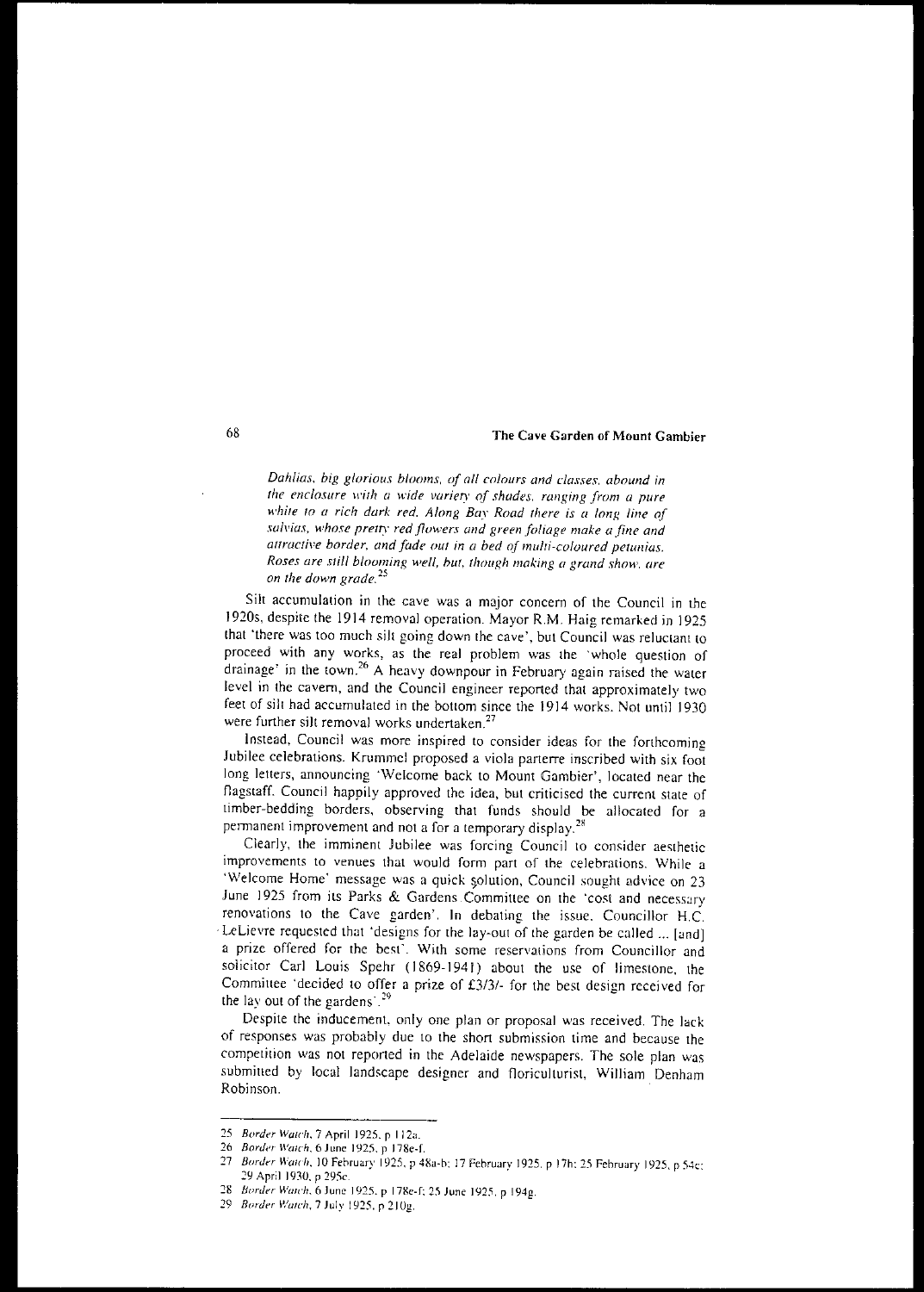Robinson was born in the English.village of Pickering in 1868 to a middle class family. He gained an apprenticeship in a nursery while studying landscape gardening at night. In 1890 he migrated 10 Melbourne. moving to Adelaide in 1892. After settling in the Adelaide Hills at Stirling. he gained a reputation for skill as a rose cultivator and propagator. and established a plant nursery in Fullarton that specialised in roses and landscape design proposals. With this reputation in mind, Councillor Arthur C.F. Rook (1881-1919) approached Robinson. ostensibly to design a garden suburb on the slope of the Blue Lakes. His commission was most likely, however, to design and layout the garden for Rook's new residence 'Camelot', at 91 Bay Road. Robinson enjoyed his visit to Mount Gambier. and in 1919 shifted his family and nursery operations to the town. acquiring the 'Sunnyside' property in August 1920. 'Sunnysidc' is associated with the Gardiner family and Sir Robert Helpmann. 3o

It is known that prior to undertaking any works for a landscape design proposal Robinson prepared an extensive water-coloured ink plan in his copper-plate lettering. A plan was prepared for the Cave Gnrdens competition. and Council determined to place it on public display.<sup>31</sup> In presenting the plan to Council in late July 1925 Robinson exclaimed. 'this is the first scratching of the piece of ground called the Cave Garden<sup>'.32</sup>

While seeking to confine his remarks to his design within the old picket fence, he pointed out that the fence was an eyesore.

It *\\'as obsolete. a disgrace* <sup>10</sup> *the town, and should be got rid of Its removal would give place for a modern plan with the formerly enclosed area, which would be made, with minor adjustments.* 10 *merge* in with the existing lawns and paths without the old fence. In *Iacr, the whole area would he united in Froducinf!, a single effecI, instead of giving the impression of two distinct apartments as it did at present. <sup>33</sup>*

Robinson proposed the opening up of the area <sup>10</sup> the rear of the Town Hall and the erection of a cyclone-wire fence around the edge of the cave. The cave walls were to be 'restored as near as possible as to [their] natural state, and be made as near as nature as could possibly be by growing some beautiful plants as present not seen in Mount Garnbier·. The plan also included provision for the removal of 'the mess of petty beds, with six-feet paths winding in graceful and easy curves from Bay-road to the main path. leading to the gates in Commercial-street or Watson-terrace'. The winter planting strategy of roses and flower beds of cinerarias, salvias, dahlias, phlox and petunias would be

<sup>30</sup> Border Watch, 18 July 1919, p 223c; 22 July 1919, p 227c; 17 November 1945, p 341a; 22 November 1945, p 365c-d: R,W. Rohinson, personal communication. 1998.

<sup>31</sup> Border Watch. 24 July 1925. p 232c-d: R.W. Robinson. pers. comm. 1998.

*Hor.ia WlItrh.* 24 July 1925. P 232c-d.

*lu( cil.*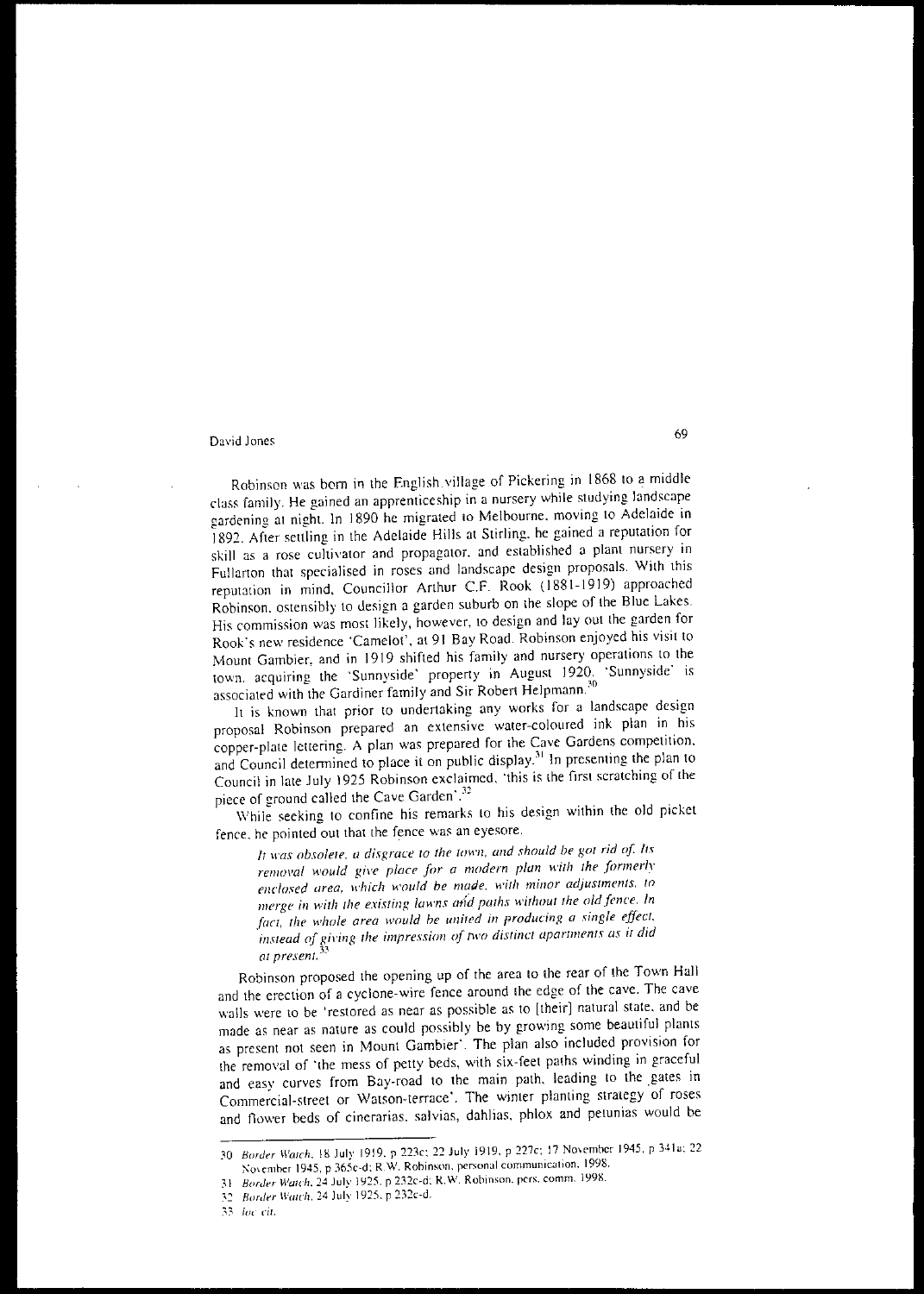maintained. A screened garden 'tidy' was also proposed near the existing public toilets, to enable proper maintenance of the Reserve.<sup>3</sup>

In proposing the design. Robinson stressed its aesthetic qualities, adding:

*If will be an el'erlasfing job the garden hurts the eyes of a gardener* <sup>10</sup> *look upon* il. *From a gardener's poinr of view the garden* is *unworkable in its exisling stare. It wants remodelling along modern lines.* <sup>35</sup>

Krummel's proposal for a set of limber-edged viola-planted letters also drew his criticism. He claimed thal the timber-edging would a 'needless expense', and that 'the idea of planting violas was absurd, because in March they would be out of season and if there were a hot January the violas would all be dead', The harshness of this criticism was indicative of the antipathy between the two in their ideas about gardening and landscape design: 'they didn't see eye to eye', although their 'children were the best of friends'.

In taking the proposal to task. Robinson proposed that

*he would undertake the work himself* if *the carpet bedding was procured, the cost of "....hich would be about {lO. His idea was to have a scroll formed on a portion of the lawn, so that it would be a permanent job. After the celebrations the space could be sown with*  $phlox.<sup>37</sup>$ 

Krummel, when asked for his opinion of the plan at the Council meeting, ventured an observation that 'he had been fighting for an improvement for some time ... but had not been able to have his plans adopted'.<sup>38</sup>

Council considered Robinson's plan at a special meeting in August 1925. They resolved, on Councillor Spehr and Alderman J. Keegan's motion, that he proceed with 'remodelling the garden on the north of the main path' at a cost not to exceed £105. It was proposed to place the plan on public exhibition. Councillor W. Hay offered to motor Robinson to the Mount Schank quarries to select the desired rock. This budget included all the rockwork in the cavern walls, cyclone fencing, plams, and other fixtures. While several Councillors expressed apprehension about the use of stone on the escarpment and as walling. Spehr, who had previously contracted Robinson to lay out his own garden, supported its use, commenting that 'the scheme was thoroughly investigated, that the designer had given the garden very careful thought'.<sup>35</sup>

*<sup>34</sup> lac cif.*

*<sup>35</sup> lac* Cif.

*<sup>36</sup> lac cif.*

<sup>37</sup> *Border Watch*, 24 July 1925, p 232c-d; LHC 295010; R.W. Robinson, pers. comm., 1998.

*<sup>38</sup> Border Watch,* 24 July 1925. p 232<:-d.

*<sup>39</sup> Border Wmch,7* August 1925. p 247<1.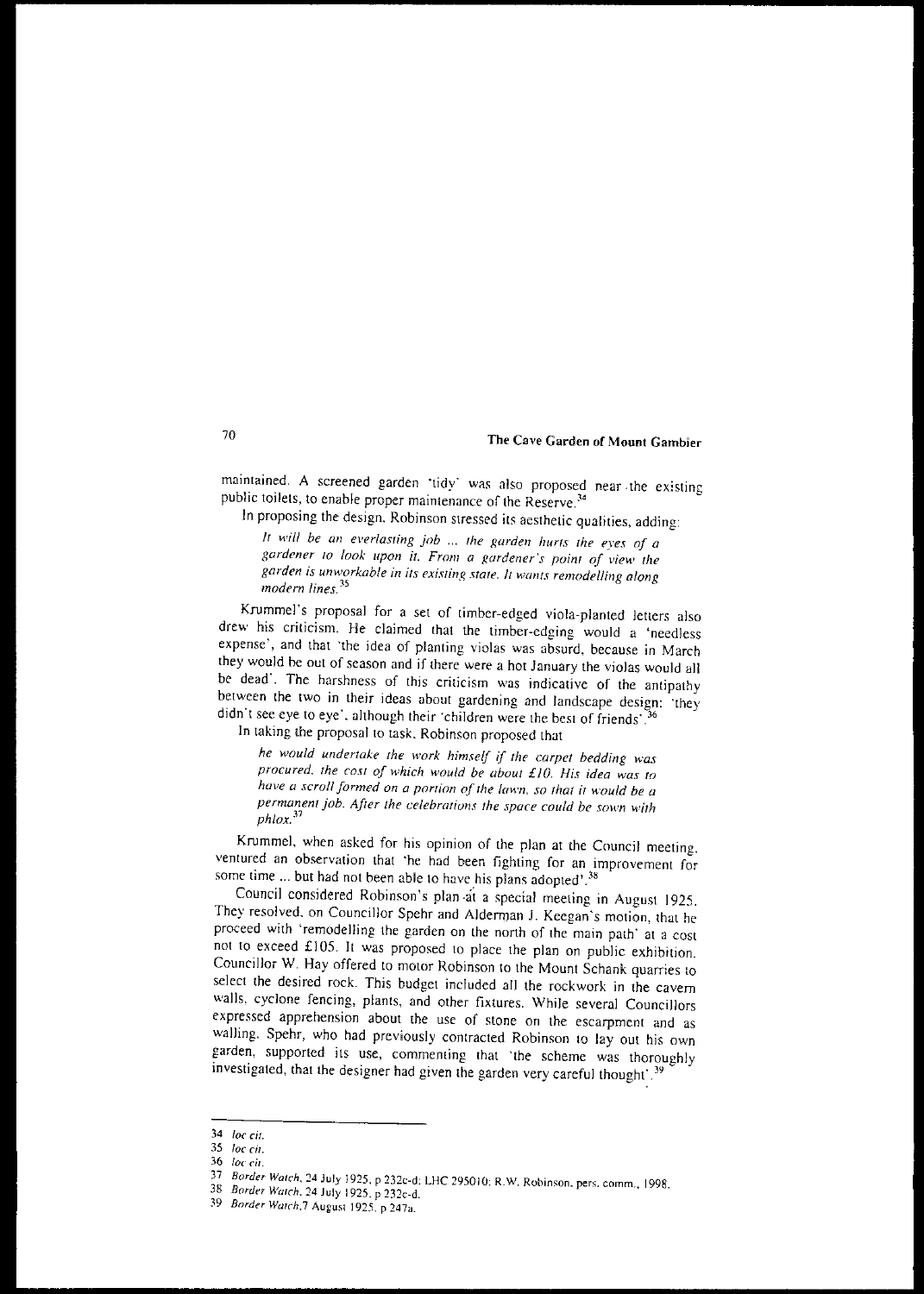# David Jones **7**<sup>1</sup>

Robinson, speaking at the meeting, stated that the work would take four weeks. with the lawns reinstated by the sixth week. To reduce costs, he proposed that 'Council would supply gravel for the paths and rocks, while the two gardeners would assist him, and he would provide the necessary plants. He had no intention of making anything out of the work'. The real debate on the proposal centred on the rosary and community fears about its removal. 'That was entirely wrong,' said Alderman H. Lawrence. While Robinson had proposed a more efficient maintenance approach for the roses, the Councillors agreed that 'the rosary was not going to be touched under the improvement scheme' .<sup>40</sup>

With these approvals, Robinson immediately proceeded with the works. giving instructions to gardeners Henstridge and Lockwood. Councillor Hay fulfilled his offer to transport Robinson to the quarries, and a selection was made of 'pretty ... red and reddish brown' toned rocks. Robinson was observed as personally 'forming the rock work' and re-shaping the south-eastern walls and pathway. At the same time a simple cream-painted, woven wire·fabric cyclone fence, on jarrah posts with gates, was erected around the cave enclosure. The rough sandstone edges to the paths were also progressively replaced by timber plinths.<sup>41</sup>

In October 1925 Robinson reported to Council the completion of his design, and 'was warmly commended for the excellence of the work'. A photo taken at the time depicts newly~constructed layers of scoria banks and formalised pathways, including one stone-edged circuit path and a single descending path. each with a railing. The scoria stone was hand-lumbered and wheel-barrowed onto the site, the earth backed up, and a series of dry-stone walls erected. Initial foundation plantings had just commenced, and the cabbage trees had been retained.<sup>42</sup> Mayor Haig noted that Robinson had planted cypress trees around a waste storage area at the rear of the Town Hall and 'removed an eyesore'. Robinson also volunteered his services free of charge, which Council accepted, to supervise further plantings in the garden leading up to the March celebrations. The Town Surveyor reponed on the completion of these works to Council:

 $40$  *loc* cit.

<sup>41</sup> *Border Watch*, 25 August 1925, p 2d; LHC 294007.

*<sup>-1</sup>'"' Borda Wu/ch, n* OClOoer 1925. r :ngd: LHC 294010: R.W. Robmson, pers. comm. IY%.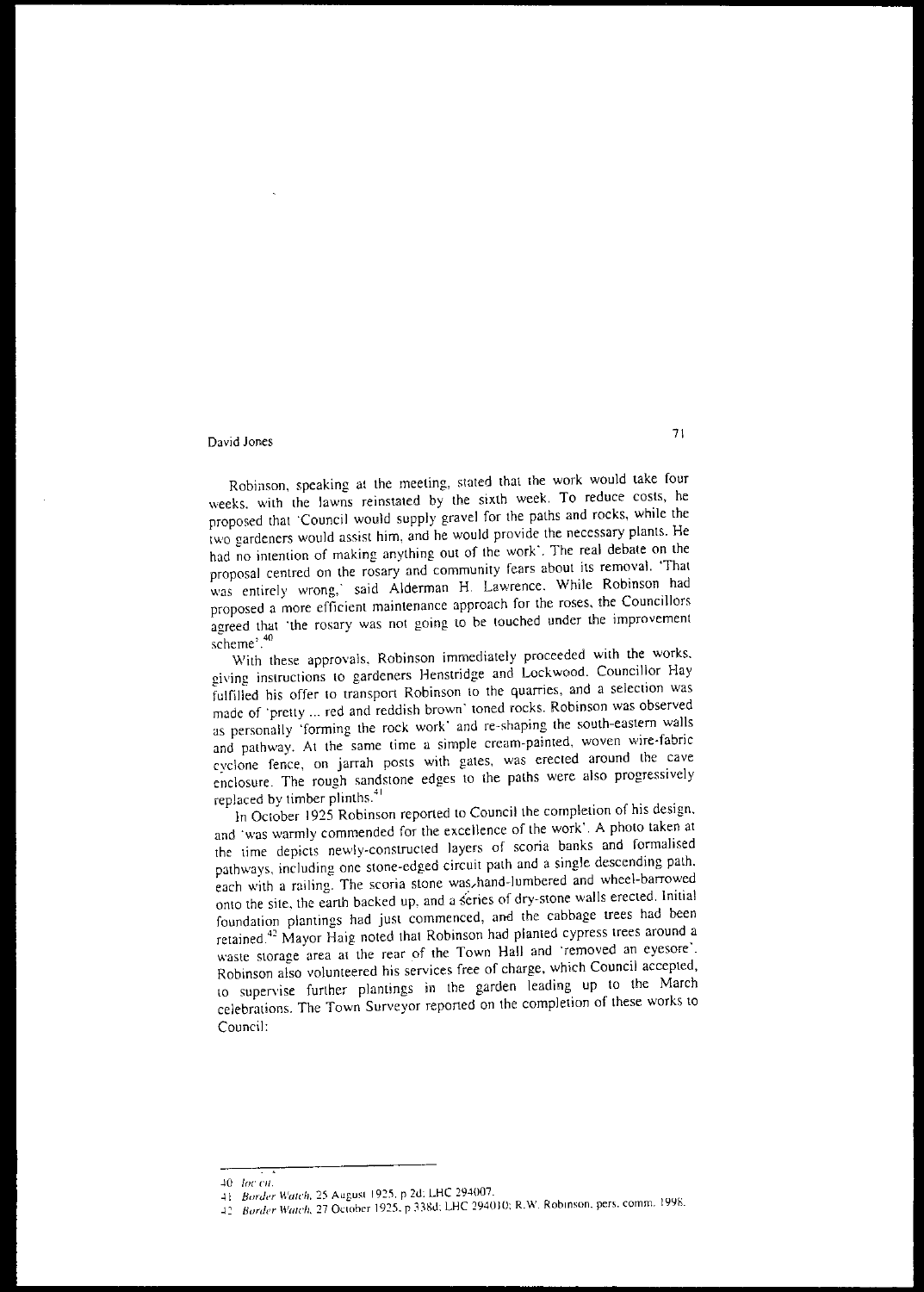*The con/raefOr for re-modelling these gardens had completed his work, and Mr Robinson did -nor confine himself* 10 *the plan submil1ed, but did a great amount of extra work, 'rvhich no doubt, adds* <sup>10</sup> *the appearance of the* CQlle *and surroundings. Mr Robinson was* good enough to remove from his own garden to the Cave *Reserve some* well grown *cypress hedge plants* for *a screen* for *the 'lid." yara,.43*

With the establishment of the garden civic pride increased, and the Reserve became the centre for numerous social activities. In May 1928 Council offered Robinson an honorarium and the title of 'Honorary Curator of Gardens', in recognition of his contribution and expertise. At the same time Henstridge, who had serviced the Garden for 22 years and was then 69 years old, and fellow gardener Jack Robinson. were dismissed. Henstridge was now 'unable to handle ... a [newly purchased] lawn mower', and the Council was seeking to cut costs.<sup>44</sup> The garden's new role and image encouraged more donations of roses and flowering shrubs, and further additions and changes.<sup>45</sup>

By 1932 Robinson had rationalised part of the southern and northern rosary planting geometry. He had also replaced the rough sandstone path edges with timber plinths. widened the path, and planted a line of seven redwoods along the eastern edge of the main path. The cypress hedge on the eastern alignment had also reached maturity. and was the subject of regular trimming to maintain its crisp rectilinear form. $46$ 

In 1933 Mrs Theresa Hutton donated a pergola, constructed of old gas lamp pillars previously scrapped by the Coungil. Rohinson purchased and planted two wisteria vines and climbing roses at the pillar bases and constructed the cross-spans of jarrah. Council kept the donati6n quiet until after its erection. observing that 'some people had criticised the Council for undertaking such a structure when so many other works required attention, but the pergola had not cost the town a penny, and was a fine addition to the gardens'. Perhaps it was the outcry over the cost of bitumenising the pathways in the early 1930s that made Council wary. Alderman Haig (who had completed his term as Mayor) gained Council approval for a plate to be affixed 10 the pergola recognising a continuing family association with the garden. Mrs Hutton *nee* Krummel was sister to Paul Krummel, who 'had taken a keen interest in the town's gardens'.<sup>47</sup>

<sup>43</sup> *Border Watch*, 27 October 1925, p 338d.

<sup>44</sup> *Border Watch*, 19 May 1928, p 349a-b.

<sup>~5</sup> Hill. *MOl/ill Gumhif'r.* p 26: *Border Wmch,* 23 October 1926, p 452g; 7 December 1926. p 568d: LHC 295010.

<sup>46</sup> LHC 294029; R.W. Robinson, pers. comm., 1998.<br>47 Border Watch 13 May 1933, p.353e: 10 June 1

Border Watch, 13 May 1933, p 353e: 10 June 1933, p 433f; 23 June 1934, p 470a-c; R.W. Rohinson. pers. comm.. 1998.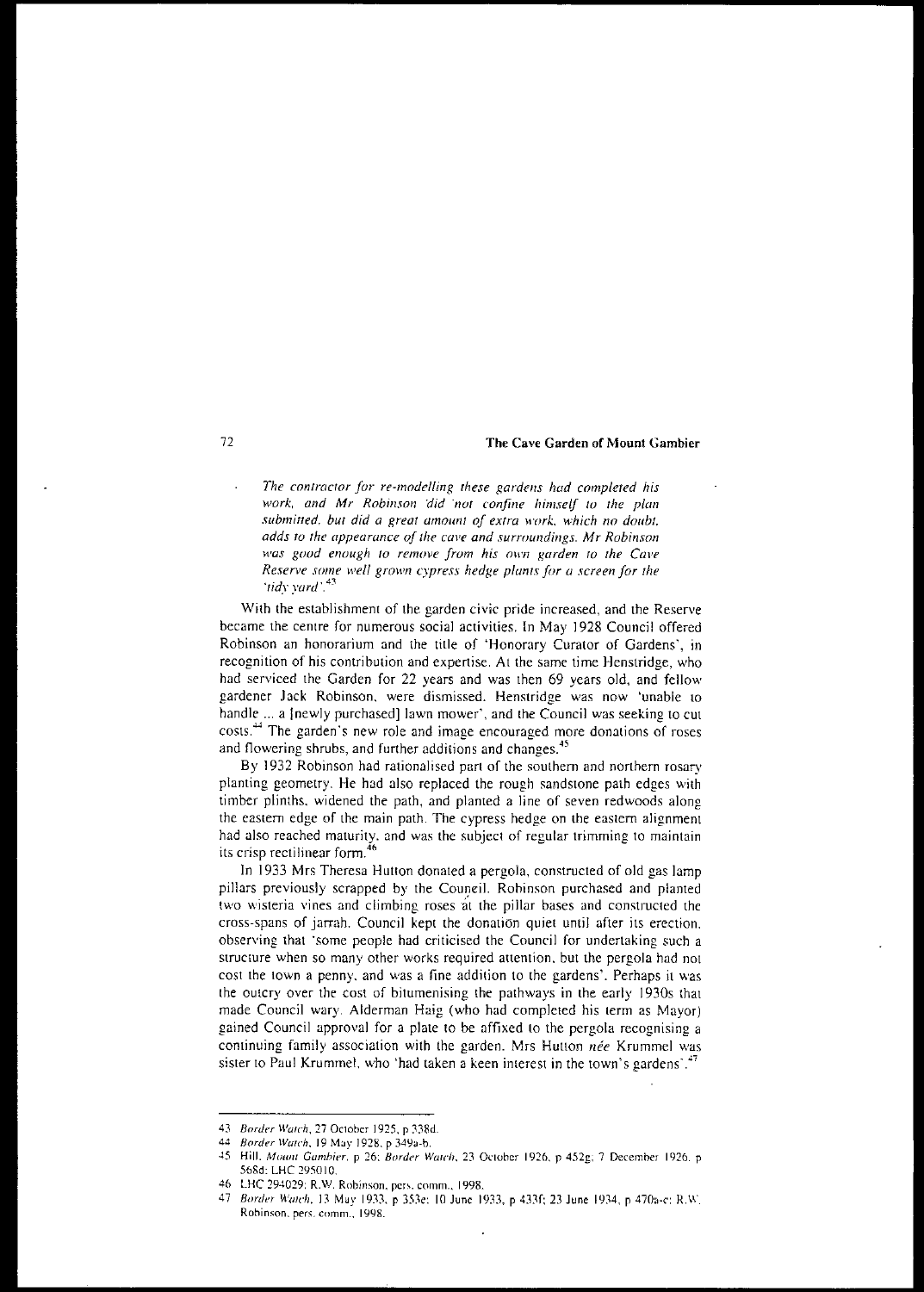With the completion of the Cave Garden. Robinson turned his attention to other Council projects. A postcard of the garden dating from around 1933 shows the cavern rich in flowering shrubs, the strong architectural shapes of the cabbage trees, the outer enclosure wire-mesh fence, the single pipe internal railing. concrete steps leading down to the water drain, and the rolled iron fence along the western and southern edges of the Reserve. The rockery dominates the interior of the cavern, and the ivy has been culled to the immediate cave overhang.4S

In November 1933 Council proposed the removal of a portion of the Humes rolled steel ribbon fence surrounding the Reserve on its southern and eastern edges. Council also resolved to remove the white painted picket fence, Councillor Harbison suggesting 'that the fence should be removed altogether. Fences around public gardens were not necessary in other towns, and the beauty of the gardens would be enhanced if the fence could be dispensed with'. Council. however, deferred consideration of the proposa1.<sup>49</sup>

In 1934 the Parks & Gardens Committee considered the consequences of their recent action to remove the elderly cypress hedge along the eastern edge of the Reserve. The Committee was 'astounded at the aspect opened up. It was now recommended that this side of the garden be left open', notwithstanding concerns about the openness of the area, views of the hotels on Watson Terrace and their original resolution that Robinson replant another cypress hedge in this location. Alderman Haig unsuccessfully recommended, in July 1934, the demolition of the original baths located in the south-eastern corner, as they 'spoilt the appearance of the Cave Garden ... were also too congested': he proposed that a better site be found. 5o

The garden. in 1938, displayed a maturity of the plantings and gardening under Robinson's care. English ivy had taken hold on the baths' limestone block walls, wisteria was starting to grow up the Hutton pergola posts, and the cabbage trees and cotton palms were in full growth. The cave escarpment was full wilh flowering shrubs, rampant ivy. often flowing over the scoria rock banks, and a stepped concrete path edged by an open jarrah fence, constructed from a single-pipe rail and two strands of wire, led down to the lower viewing

platform.<sup>51</sup><br>When Robinson died in November 1945 Council paid tribute to the passing of ·a very popular figure in Mt. Gambier ... He had rendered yeoman service not only to the Council, but in a private capacity. He was a great lover of nature

<sup>~8</sup> LHC ~94036< 296002.

<sup>49</sup> *Border Watch*, 25 November 1933, p 439e-f; R.W. Robinson pers. comm., 1998.

*<sup>50</sup> Border Watch, 7 July 1934, p 17d.* 

<sup>)]</sup> The )\,llional Ga~ & Oil Engine Co. Ltd.. *MOU/l1 Cumhin's Elt'C/ricity Supply,* National Gas &

Oil Engine Co. Ltd., Ashton-under-Lyne, UK. 1939. p 4; LHC 295009. 294029.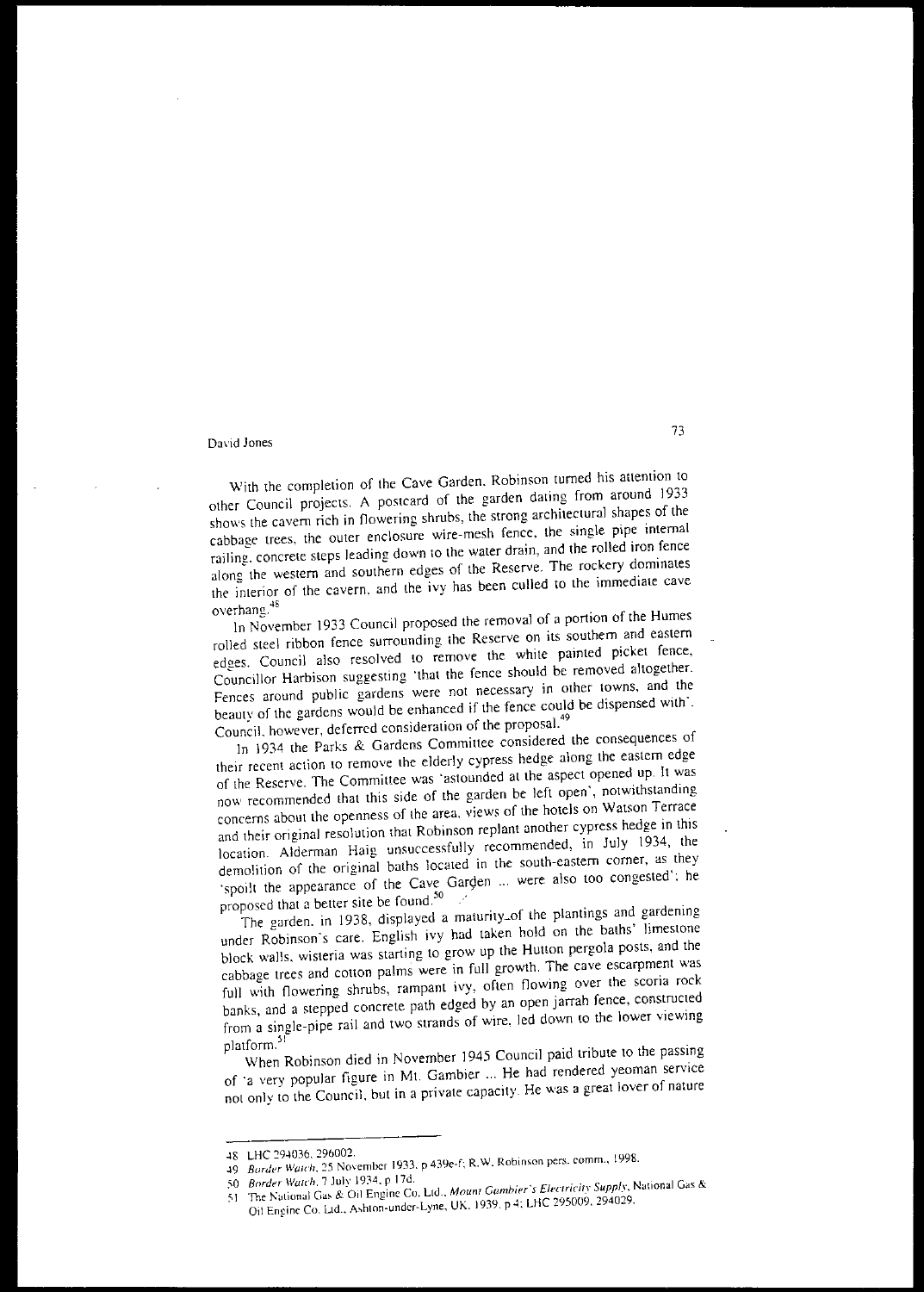and made the study of floriculture his life work', Such a tribute was not forthcoming for Krummel when he died in 1948.<sup>52</sup>

# Nourishing the Design following WiIliam Denham Robinson: 1945-2000

In the post-war years Robert William Robinson look on his father's mantle as City Gardener and sought to complete many of his projects. He obtained the position of Gardener for the Cave Garden from Mr. Moulden in late 1944. and was quickly elevated into the City Gardener"s position upon his father's death in November 1945. The projects included works and plantings at Vansittart Park, the Lakes Reserve, and at the Cave Garden. During this period Robinson consolidated his father's design. took select measures la efficiently manage the roses, and introduced replacement vegetation more suited to the time than the original 1920s-1930s period. While one citizen complained about the safety of the cave's internal pathways and gushing water flows, community pride remained in the Garden as designed and planted by W.D. Robinson.<sup>51</sup>

Following Robinson's resignation in 1964, the garden went through a period of minor changes and maintenance procedures. In the main, there were few changes to the structure of the garden and a period of deterioration occurred, as hard fittings and plants matured and aged. In the early 1960s Robinson was forced to replace several of the trees on the eastern lawn with the species that are there today. However, there was little grand vision about what was being managed, and the alterations to the Garden arising from the new Civic Centre complex further weakened the design. It was also a phase when several memorial plaques were positioned throughout the garden. The cultural significance of the Garden was recognised in a 1986 heritage survey, and a subsequent survey in 1994 by McDougall & Viñes led to the registration of the Cave Garden Reserve and environs precinct on lhe State Heritage Register on 12 October 1995.<sup>54</sup> The Garden was reviewed in 1998-1999 by Fifth Creek Studio, which prepared a conservation and management plan that undertakes to respect the Robinson philosophy in any changes and modifications proposed.<sup>55</sup>

The Garden remains today as an exemplar of the design, planting and curatorial work of Robinson. It is also an unique example of a garden that has been in the continuous management by one family, from 1925-1965, and in which little of the plantings, structure, and infrastructure has been changed in the last 25 years.

<sup>52</sup> Border Watch, 17 November 1945, p 341a; 1 June 1948, pp 165d-e, 168c, 173c-d, 175d-e; 28 OCloner 1958, p 532c.

<sup>53</sup> Border Watch, 13 March 1948, p 364d; R.W. Robinson, pers. comm., 1998.

<sup>54</sup> McDougall & Vines. Heritage Survey of the City of Mount Gambier, Department of Environment & Natural Resources, Adelaide, 1994.

<sup>55</sup> Fifth Creek Studio & D.S. Jones. Cave Garden & Environs Conservation & Management Plan. Heritage SA & City of Mount Gambier. Adelaide & Mount Gambier. 1999.